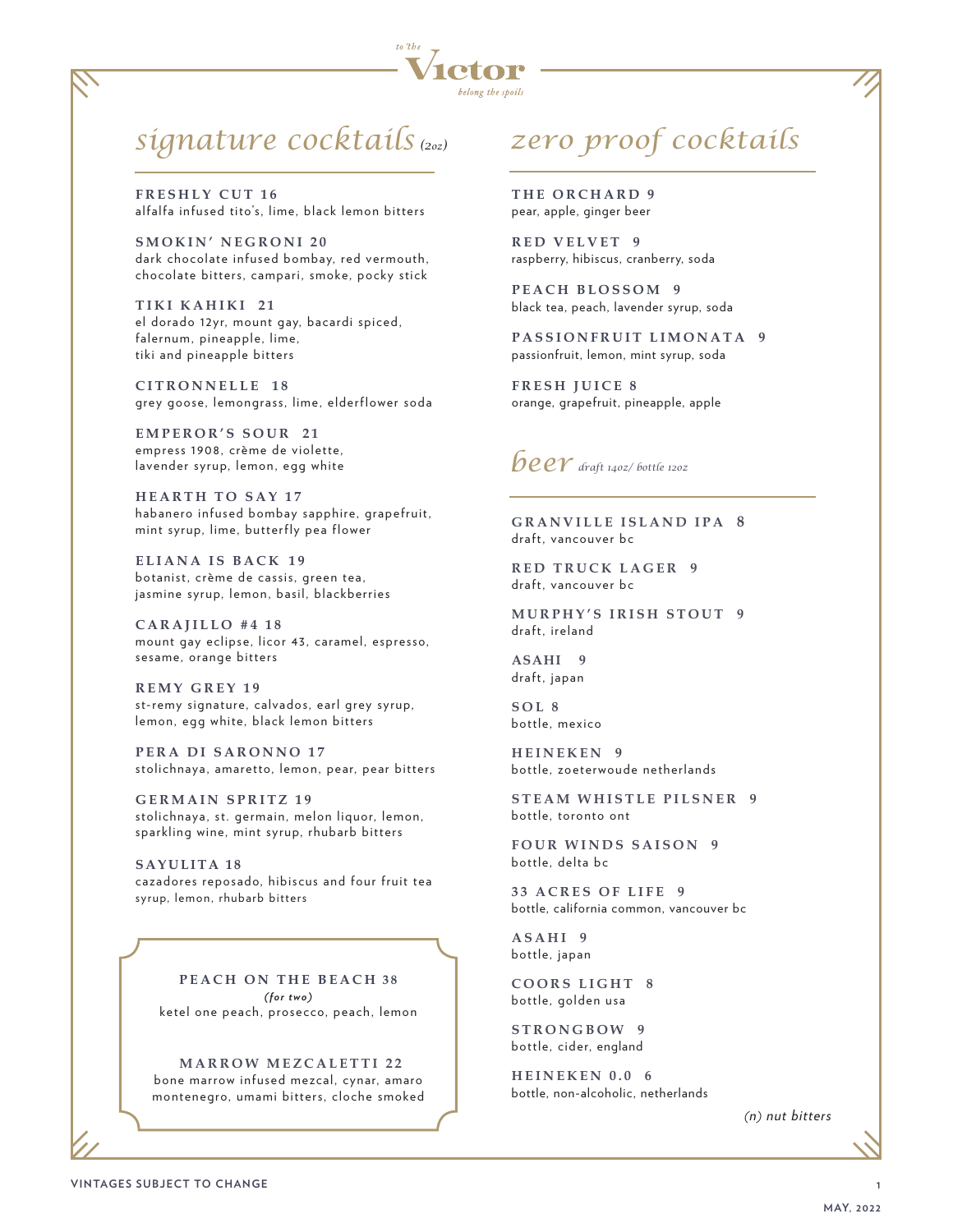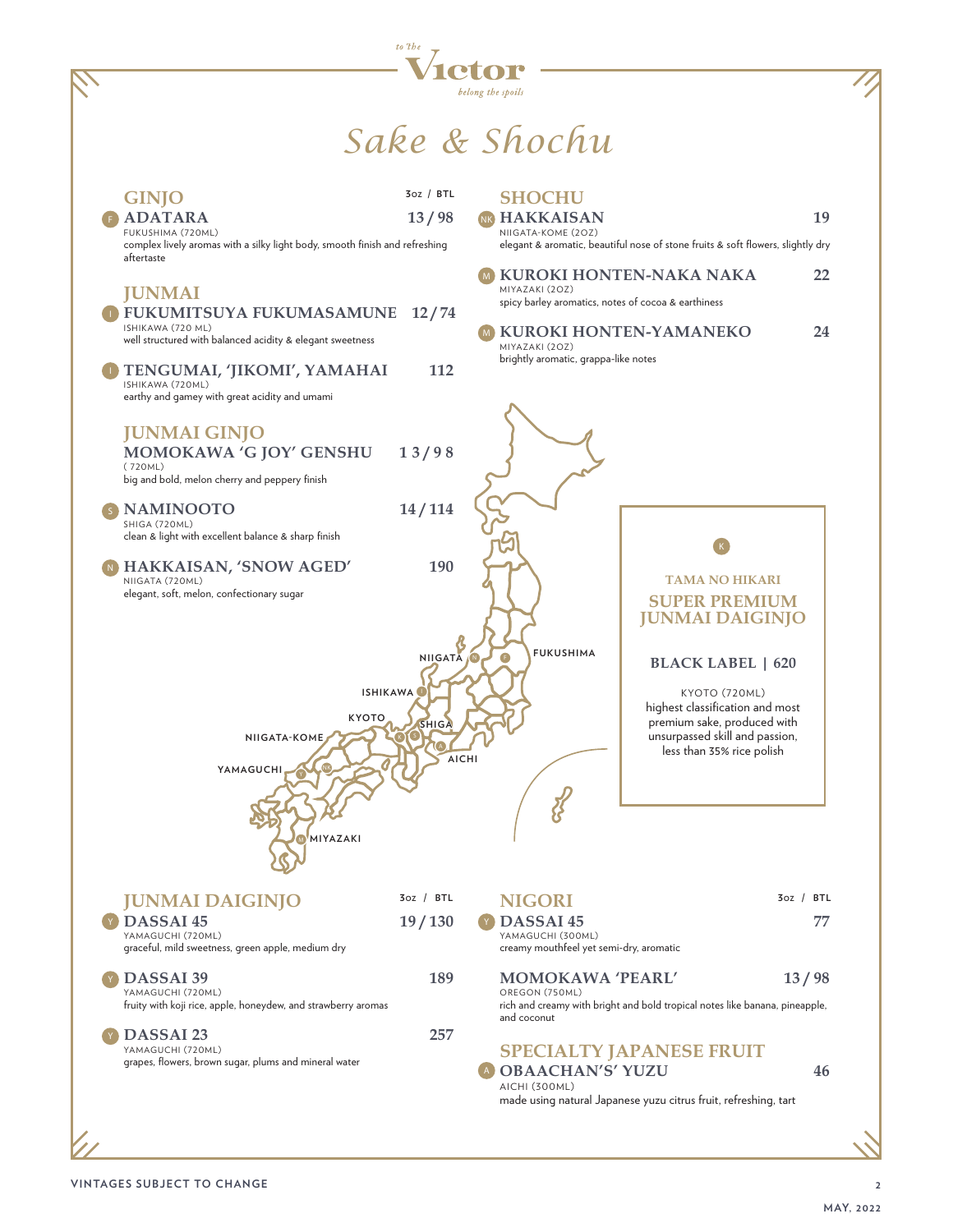

## *wine by the glass*

#### sparkling & champagne  $\bullet$

| MIONETTO prosecco, veneto, it nv                  | 12 |
|---------------------------------------------------|----|
| ROEDERER ESTATE brut rose, anderson valley, ca nv | 24 |
| BRUNO PAILLARD PREMIERE champagne, fr nv          | 33 |

| white & rosé                                                       |           |
|--------------------------------------------------------------------|-----------|
|                                                                    | (6oz/9oz) |
| MISSION HILL ESTATE rosé, okanagan valley, bc                      | 13/20     |
| <b>CHATEAU STE. MICHELLE</b> riesling, columbia valley, washington | 13/20     |
| CULMINA FAMILY ESTATE 'R&D' sauvignon blanc/semillon, oliver, bc   | 14/21     |
| LOUIS LATOUR 'ARDECHE' chardonnay, ardeche, fr                     | 14/21     |
| GRAY MONK gewurtztraminer, okanagan, bc                            | 15/22     |
| VILLA SPARINA 'GAVI DI GAVI' cortese, piedmont, it                 | 15/22     |
| MISSION HILL 'RESERVE' pinot gris, okanagan, bc                    | 15/22     |
| THE PALM BY 'WHISPERING ANGEL' rosé, provence, fr                  | 17/26     |
| RODNEY STRONG 'SONOMA COUNTY' chardonnay, california               | 18/27     |
| SIMMONET-FEBVRE chablis, burgundy, fr                              | 20/30     |

red

ó

| SANTA CRISTINA 'SUPERIORE' chianti classico, toscana, it                         | 14/21 |
|----------------------------------------------------------------------------------|-------|
| AQUINAS cabernet sauvignon, north coast, california                              | 15/22 |
| OSOYOOS LAROSE 'PETALES D' OSOYOOS' merlot/cabernet/cabernet franc, okanagan, bc | 16/24 |
| SEA SUN BY WAGNER FAMILY WINES pinot noir, california                            | 16/24 |
| MT. BOUCHERIE ESTATE WINERY 'RESERVE' syrah, okanagan, bc                        | 17/26 |
| TERAZZAS DE LOS ANDES malbec, mendoza, argentina                                 | 17/26 |
| LOUIS LATOUR 'BOURGOGNE GAMAY' gamay noir, burgundy, fr                          | 18/27 |
| THE PRISONER 'UNSHACKLED' cabernet/malbec/petite syrah, california               | 19/28 |
| DAOU VINEYARDS 'PESSIMIST' petite sirah/zinfandel/syrah, paso robles, california | 20/30 |
|                                                                                  |       |

(6oz/9oz)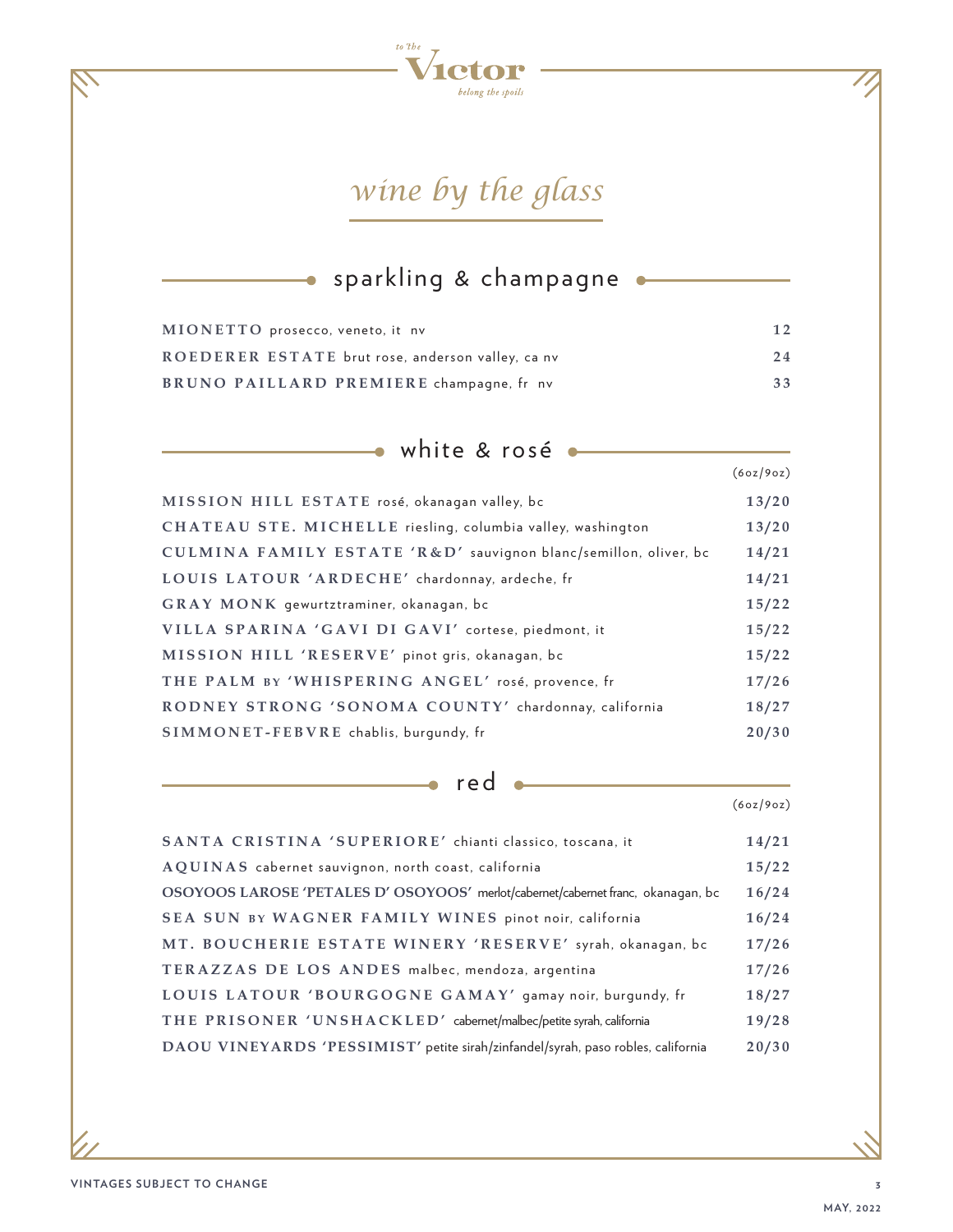# *enomatic selections*

#### **RESERVE WINES BY THE GLASS**

 $(3\alpha z / 6\alpha z)$  (3oz / 6oz)

**TENUTA GUADO AL TASSO 'IL BRUCIATO' 15 / 30** cabernet/merlot/syrah, toscana, italy 2017

The Guado al Tasso estate is located in the small but prestigious Bolgheri DOC appellation on the coast of Upper Maremma. Sweet spices and a hint of liquorice complete the bouquet & the palate is well structured, persistent, and highly pleasurable in its fruity finish and aftertaste.

**ST. INNOCENT 'TEMPERANCE HILL' 18 / 36** pinot noir, eola-amity hills, oregon 2016

The nose of the pinot noir Temperance Hill boldly walks the line between ripe cherries and raspberries. A signature of this wine is the smoky quality that is a classic feature of its terroir. The mouth is immediately generous with very sweet fruits including wild strawberry and plum.

#### LE MACCHIOLE BOLGHERI ROSSO 19/38 merlot/cabernet/syrah toscana, italy 2015

Bolgheri Rosso is a refined, irresistible blend of Merlot, Cabernet Franc, Cabernet Sauvignon, and Syrah, serving as an introduction to the estate. All the intensive artisanal work that Le Macchiole carries out in its vineyards and cellars benefits this wine. Bolgheri Rossi is also the youngest of Le Macchiole's wines, first produced in 2004.

| <b>PRUNOTTO</b>                  | 20/40 |
|----------------------------------|-------|
| barbaresco, piedmont, italy 2015 |       |

Barbaresco is one of the great wines of the Piedmont region in northwestern Italy. Historically it was called Nebbiolo di Barbaresco (Nebbiolo being the grape it's made from) and was used by the Austrian General Melas to celebrate his victory over the French in 1799. Invigorating aromas of red berry, wild mint, camphor and a whiff of rose lead the nose on this radiant red.

#### **CHECKMATE, 'SILENT BISHOP' 20 / 40** merlot, okanagan, bc 2016

A nose of intense red and black fruits, floral notes, coffee, tobacco, and spice. The palate has well-balanced acidity, fruit and oak; producing a wine of harmony and length.

| <b>ALTESINO</b>                             | 21/42 |
|---------------------------------------------|-------|
| brunello di montalcino, toscana, italy 2014 |       |

Ruby red, tending to garnet red with aging. A broad, ethereal and compound smell with hints of violet and a pleasant hint of wild berries and vanilla. Dry, warm and velvety, denoting a rich texture and fine breed.

| <b>PAOLO SCAVINO</b>         | 22/44 |
|------------------------------|-------|
| barolo, piedmont, italy 2017 |       |

The Scavino family makes this appealing Barolo classico with fruit from seven different cru vineyards in the communes of Castiglione Falletto, Barolo and Serralunga d'Alba. It balances juicy flavors of crushed cherry and raspberry with earthy hints and warm spice notes.

#### **CLOS DE BRUSQUIERES 22 / 44** châteauneuf du pape, rhone, france 2018

This Chateauneuf du pape is brilliantly ruby in color. The spiceaccented red and blue fruit on the expansive nose bring forward the floral and spice qualities. The long, focused finish features smoothly interwoven tannins and a strong echo of sappy red fruit.

#### **MASI COSTASERA AMARONE CLASSICO 24 / 48** corvina/molinara/rondinella, veneto, italy 2015

This deep ruby-red wine has powerful, complex aromas of dried plums and balsamic traces. Quite dry on the palate, soft, with bright acidity, the wine shows flavors of baked cherry, chocolate and cinnamon. Structured but noble, delicate tannins precede a long finish.

#### **STAG'S LEAP WINE CELLARS 'ARTEMIS' 28 / 56** cabernet sauvignon, napa valley, california 2017

The ARTEMIS Cabernet Sauvignon offers inviting aromas of ripe raspberry, boysenberry and dark cherry along with hints of cedar and spice. The mid-palate is pleasant and round with flavors of plum, dark chocolate, dried fruit and a touch of toasted oak. The finish is rich and lingering.

#### **CHERRY PIE 'SAN PABLO BAY BLOCK' 30 / 60** pinot noir, napa valley, california 2019

The palate is layered with similar fruit notes, along with a depth of pomegranate, macerated strawberries and baking spices, along with a subtle hint of vanilla that leads to a smooth finish. This wine is full of verve and will beautifully round out with aging.

#### FLOR DE PINGUS 40/80 tempranillo, ribera del duero, spain 2017

Clear and bright with a medium ruby color and presence of legs. The nose is clean and developing, showing medium intensity aromas of cedar, vanilla, chocolate, dark plums, dark cherries, licorice and anise.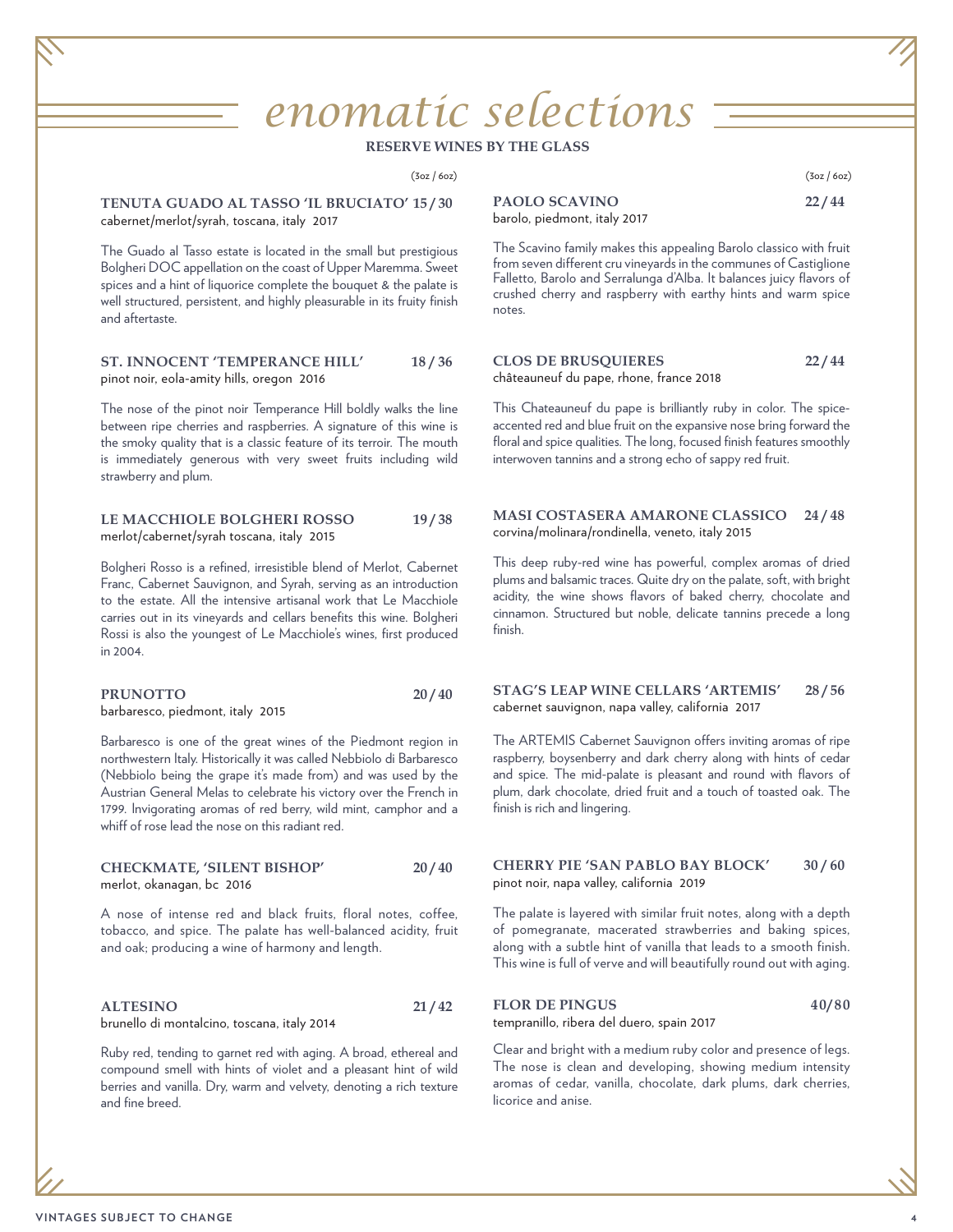

## *California's Cult Cabernets*

**GLS 3OZ | 6OZ FLIGHTS 2OZ EACH | \$99**

A perfect way to indulge into the California's sun kissed iconic Cabernets. A wine journey that you want to partake.

### **CAKEBREAD CELLARS 33|66 - 2018 -**

Complex aromas of dense dark cherry, boysenberry and blackcurrant fruit supplemented by enticing toasted oak and dark chocolate scents. Rich and lush on the palate, the wine culminates in a remarkably long finish showcasing ripe fruit, dark chocolate and wood spice tones framed by finely grained tannins.

NAPA VALLEY, CALIFORNIA

### **JOSEPH PHELPS 39|78 - 2018 -**

A wine of great energy, length, and finesse, this Cabernet Sauvignon opens with floral notes, cedar and pencil shavings followed by ripe blackberry, cassis and red currant jam. A fresh and focused wine with pleasing acid and tannin structure building tension along the palate to a lingering finish.

NAPA VALLEY, CALIFORNIA

### **SILVER OAK 40|80 - 2017 -**

Aromas of tilled soil, plum cake, exotic spice and a whiff of toasted oak come to the forefront of the nose. Elegantly structured, the taut, linear palate doles out wild cherry, cranberry, licorice, crushed herb and clove set against vibrant acidity and finegrained tannins.

ALEXANDER VALLEY, CALIFORNIA

#### **SHAFER 'ONE POINT FIVE' 48|96 - 2019 -**

One Point Five is aromatically bright and overflowing with elegant, energetic flavors of red summer berries, black cherry, rose petal, and red and black plum. The seamless, silky tannins create a lush mouthfeel now and hold the promise for more riches to come with careful cellaring.

NAPA VALLEY, CALIFORNIA

## *Wine Flights*

Our Wine Flight program includes a selection of perfectly paired varietals from our enomatic selections. Choose from our Premium or Elite flights and experience a wine journey across multiple regions & micro-climates.

## *Premium*

**2OZ EACH | \$44**

**CHECKMATE, 'SILENT BISHOP'** merlot, okanagan, bc 2016

**PRUNOTTO** barbaresco, piedmont, italy 2015

**CLOS DE BRUSQUIERES**  châteauneuf du pape, rhone, france 2018



**2OZ EACH | \$64**

**C H E R R Y P I E 'SAN PABLO BAY BLOCK'** pinot noir, napa valley, california 2019

**MASI COSTASERA AMARONE CLASSICO** corvina/molinara/rondinella, veneto, italy 2015

**FLOR DE PINGUS** tempranillo, ribera del duero, spain 2017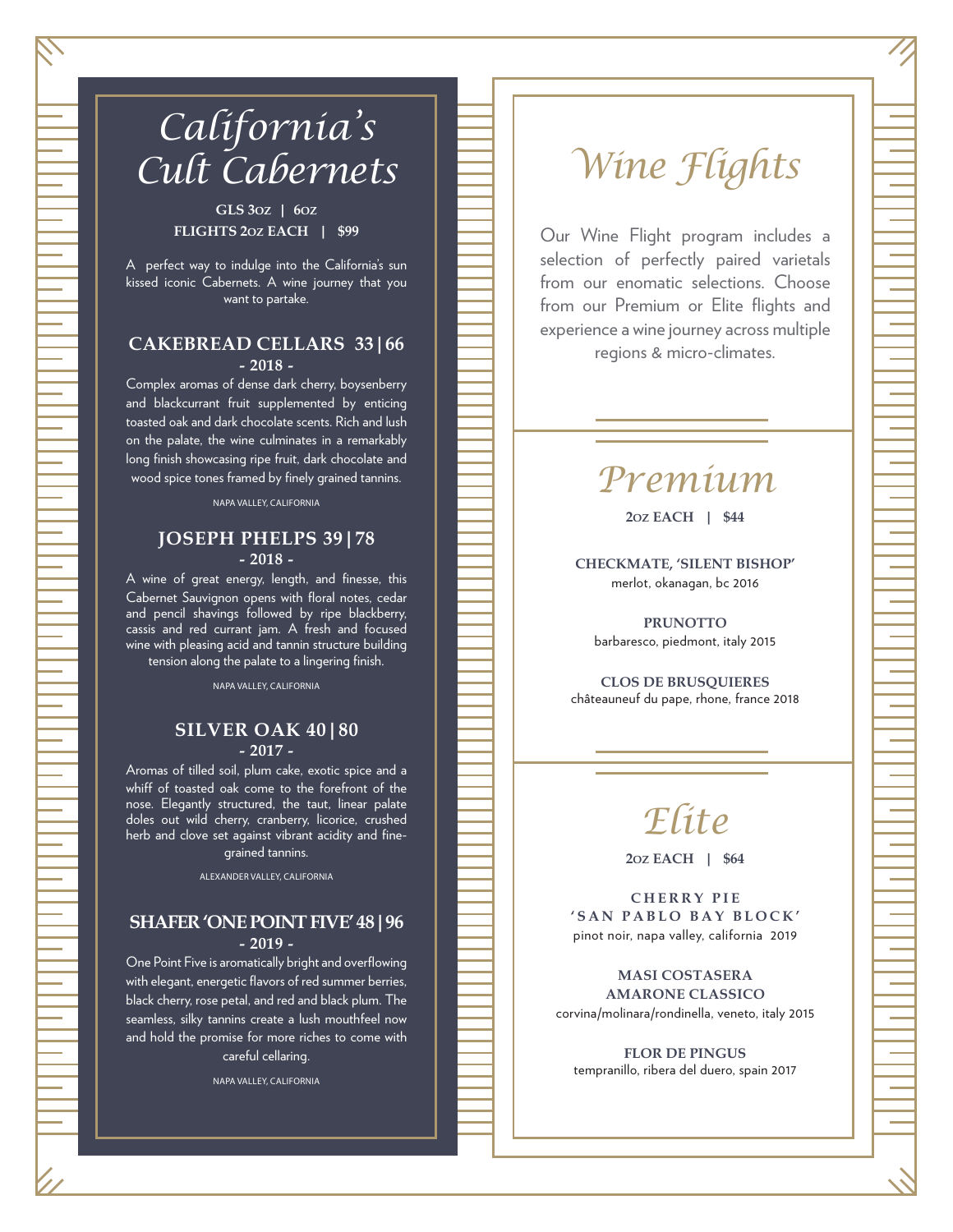

 $\bullet$ 

### sparkling & champagne

 $\bullet$ 

| MIONETTO 'ORANGE LABEL' prosecco, veneto, it nv                        | 60   |
|------------------------------------------------------------------------|------|
| MIONETTO 'PRESTIGE' ROSÉ sparkling, veneto, it nv                      | 66   |
| SIMMONET-FEBVRE CREMANT DE BOURGOGNE BRUT P100 cremant, fr nv          | 71   |
| CASA CANEVEL ROSÉ prosecco, veneto, it nv                              | 72   |
| DOMAINE CHANDON brut classic, california nv                            | 81   |
| MARCHESI ANTINORI 'CUVEE ROYALE' sparkling brut, tuscany, it nv        | 88   |
| ROEDERER BRUT ROSÉ, anderson valley, california nv                     | 121  |
| SCHRAMSBERG blanc de blanc, north coast, california 2014               | 148  |
| MOET & CHANDON 'IMPERIAL' BRUT champagne, fr nv                        | 155  |
| BRUNO PAILLARD PREMIERE champagne, fr nv                               | 165  |
| VEUVE CLIQUOT PONSARDIN 'YELLOW LABEL' reims, fr nv                    | 169  |
| BILLECART-SALMON BRUT RESERVE epernay, fr nv                           | 180  |
| LOUIS ROEDERER brut premier, reims, fr nv                              | 194  |
| MOET & CHANDON 'NECTAR IMPERIAL' champagne, fr nv                      | 211  |
| BOLLINGER 'SPECIAL CUVEE' champagne, fr nv                             | 220  |
| LAURENT PERRIER 'CUVEE ROSÉ BRUT' champagne, fr nv                     | 240  |
| POL ROGER brut, champagne, fr 2013                                     | 253  |
| BRUNO PAILLARD GRAND CRU blanc de blanc, champagne, fr nv              | 290  |
| RUINART BRUT ROSÉ reims, fr nv                                         | 310  |
| PERRIER JOUET 'BELLE EPOQUE' epernay, fr 2013                          | 476  |
| DOM PÉRIGNON champagne, fr 2010                                        | 506  |
| KRUG 'GRAND CUVÉE' champagne, fr nv                                    | 576  |
| LOUIS ROEDERER 'CRISTAL' reims, fr 2013                                | 686  |
| DOM PÉRIGNON ROSÉ champagne, fr 2005                                   | 746  |
| VEUVE CLICQUOT 'LA GRANDE DAME' ROSÉ reims, fr 2006                    | 776  |
| KRUG 'VINTAGE' champagne, fr 2006                                      | 846  |
| ARMAND DE BRIGNAC 'ACE OF SPADES' brut gold, montagne de reims, fr nv  | 916  |
| ARMAND DE BRIGNAC 'ACE OF SPADES' ROSÉ montagne de reims, fr nv        | 1230 |
| LOUIS ROEDERER 'CRISTAL ROSÉ' reims, fr 2012                           | 1356 |
| sauvignon blanc                                                        |      |
| CULMINA FAMILY ESTATE 'R&D' oliver, bc 2020                            | 60   |
| MATUA marlborough, nz 2021                                             | 65   |
| ROBERT MONDAVI napa valley, california 2019                            | 82   |
| ALAIN GUENEAU 'LA GUIBERTE' sancerre, france 2018                      | 92   |
| FERRARI CARANO FUME BLANC sonoma county, california 2018               | 94   |
| CLOUDY BAY marlborough, nz 2021                                        | 100  |
| DUCKHORN VINEYARDS napa valley, california 2020                        | 105  |
| CHATEAU STE. MICHELLE 'HORSE HEAVEN VINEYARD' columbia valley, wa 2015 | 120  |
| CAKEBREAD CELLARS napa valley, california 2020                         | 129  |
| PASCAL JOLIVET sancerre, france 2020                                   | 134  |
| FROG'S LEAP rutherford, napa valley, california 2017                   | 140  |
| HUBERT BROCHARD 'MONTE DAMNES' sancerre, france 2020                   | 152  |
|                                                                        |      |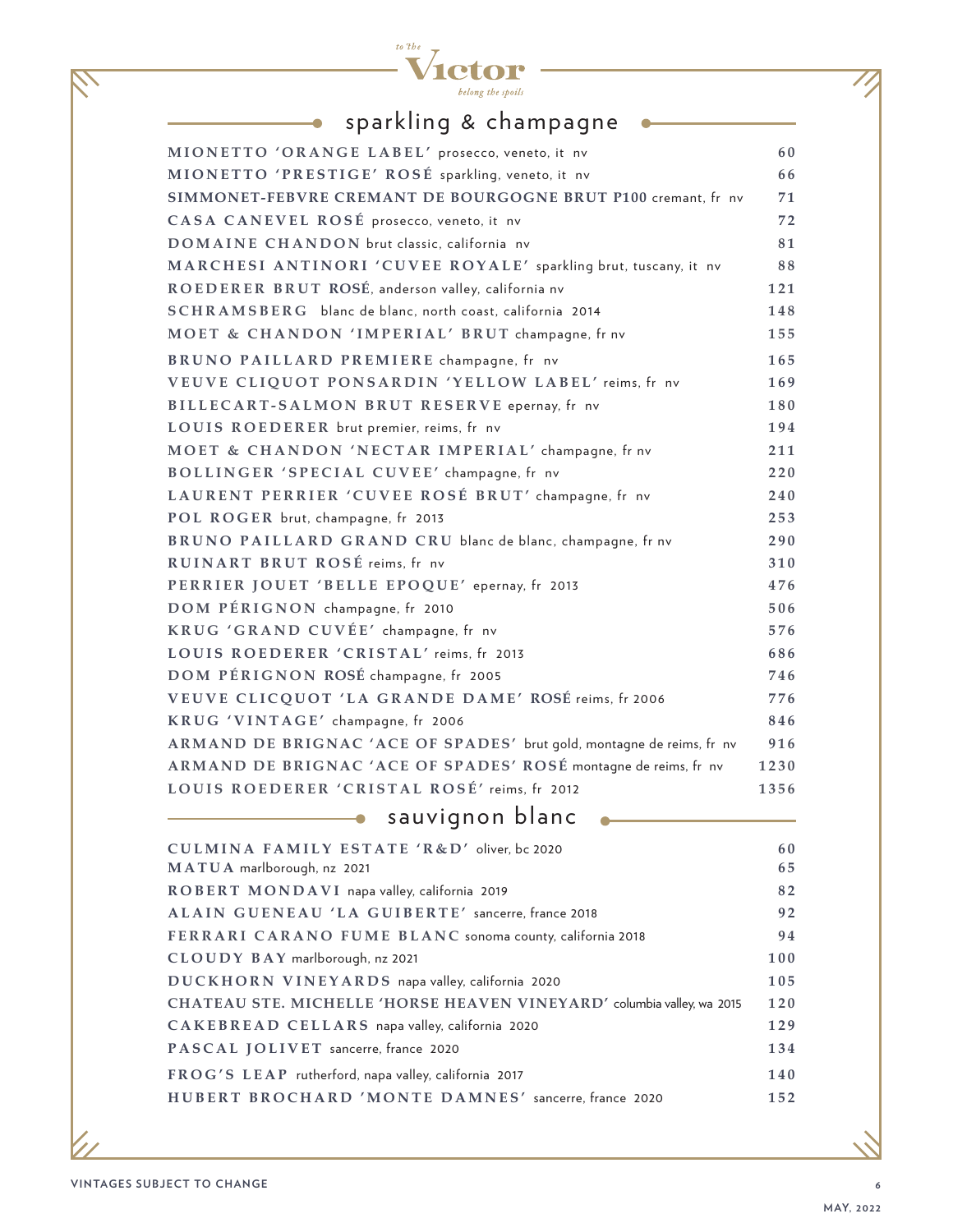### belong the spoils chardonnay •

**1ctor** 

 $to 7be$  $\overline{\mathbf{V}}$ 

 $\overline{\phantom{a}}$ 

| LOUIS LATOUR 'ARDECHE' coteaux l'ardeche, fr 2018                      | 60  |
|------------------------------------------------------------------------|-----|
| MISSION HILL 'RESERVE' okanagan, bc 2020                               | 68  |
| DAOU VINEYARDS paso robles, california 2018                            | 72  |
| RODNEY STRONG sonoma county, california 2019                           | 77  |
| CHATEAU ST. JEAN sonoma county, california 2018                        | 78  |
| OUTLOT sonoma county, california 2015                                  | 85  |
| SIMONNET-FEBVRE chablis, fr 2018                                       | 86  |
| MEYER FAMILY 'MCLEAN CREEK' okanagan falls, bc 2020                    | 95  |
| RODNEY STRONG 'CHALK HILL' sonoma valley, california 2017              | 99  |
| LOUIS JADOT chablis, fr 2020                                           | 104 |
| FREEMARK ABBEY napa valley, california 2019                            | 108 |
| DOMAINE LOUIS MICHEL & FILS chablis, fr 2019                           | 120 |
| PAUL HOBBS 'CROSSBARN' sonoma coast, california 2017                   | 140 |
| ANTICA napa valley, california 2018                                    | 146 |
| PENFOLDS WINERY 'BIN 311' south australia 2015                         | 153 |
| CHECKMATE 'CAPTURE' okanagan valley, bc 2018                           | 165 |
| CAKEBREAD CELLARS napa valley, california 2020                         | 170 |
| ROMBAUER carneros, california 2019                                     | 198 |
| LOUIS JADOT 'MEURSAULT' burgundy, fr 2018                              | 215 |
| LOUIS JADOT CHASSAGNE-MONTRACHET burgundy, fr 2018                     | 222 |
| CHECKMATE 'ATTACK' okanagan valley, bc 2018                            | 250 |
| GRGICH napa valley, california 2018                                    | 256 |
| CHATEAU DE POMMARD CHASSAGNE MONTRACHET 'MORGEOT' burqundy, fr 2018    | 288 |
| LOUIS JADOT CHASSAGNE-MONTRACHET 'Abbaye de Morgeot' burgundy, fr 2018 | 316 |
| CHATEAU DE POMMARD MEURSAULT GRAND VIN burqundy, fr 2018               | 328 |

### **aromatic whites**

| CHATEAU STE. MICHELLE RIESLING columbia valley, washington 2020                      | 56  |
|--------------------------------------------------------------------------------------|-----|
| GUNDERLOCH FRITZ'S riesling, rheinhessen, ger, 2022                                  | 58  |
| GRAY MONK gewurtztraminer, okanagan, bc 2021                                         | 62  |
| VILLA SPARINA 'GAVI DI GAVI' cortese, piedmont, it 2020                              | 65  |
| MISSION HILL 'RESERVE' pinot gris, okanagan, bc 2019                                 | 65  |
| BOSSI FEDRIGOTTI 'PIAN DEL GRISO' BY MASI pinot grigio, trentino-alto adige, it 2020 | 70  |
| ALOIS LAGEDER 'PORER' pinot grigio, trentino-alto adige, it 2019                     | 81  |
| TENUTA GUADO AL TASSO vermentino, toscana, it 2019                                   | 98  |
| PFAFFENHEIM 'GRAND CRU STEINERT' gewurtztraminer, alsace, fr 2017                    | 108 |
| TREANA BLANC viognier/marsanne, central coast, california 2015                       | 112 |
| VIETTI roero arneis, piemonte, it 2018                                               | 125 |
| TRIMBACH gewurtztraminer, alsace, fr 2014                                            | 133 |
| DOMAINE ZIND-HUMBRECHT 'ROCHE VOLCANIQUE' riesling, fr 2014                          | 135 |
| MARTIN'S LANE riesling, okanagan, bc 2014                                            | 140 |
| PLANETA FEUDO DI MEZZO 'ERUZIONE 1614' carricante, sicilia, it 2016                  | 142 |
| TRIMBACH 'SELECTION DE VIEILLES VIGNES' riesling, alsace, fr, 2017                   | 144 |
| DOMAINE ZIND-HUMBRECHT 'TURCKHEIM' riesling, alsace, fr 2015                         | 146 |
| PLANETA 'COMETA' fiano, sicilia, it 2016                                             | 148 |
| GUNDERLOCH NACKENHEIM ROTHENBERG riesling, mosel, ger 2016                           | 152 |
|                                                                                      |     |

╱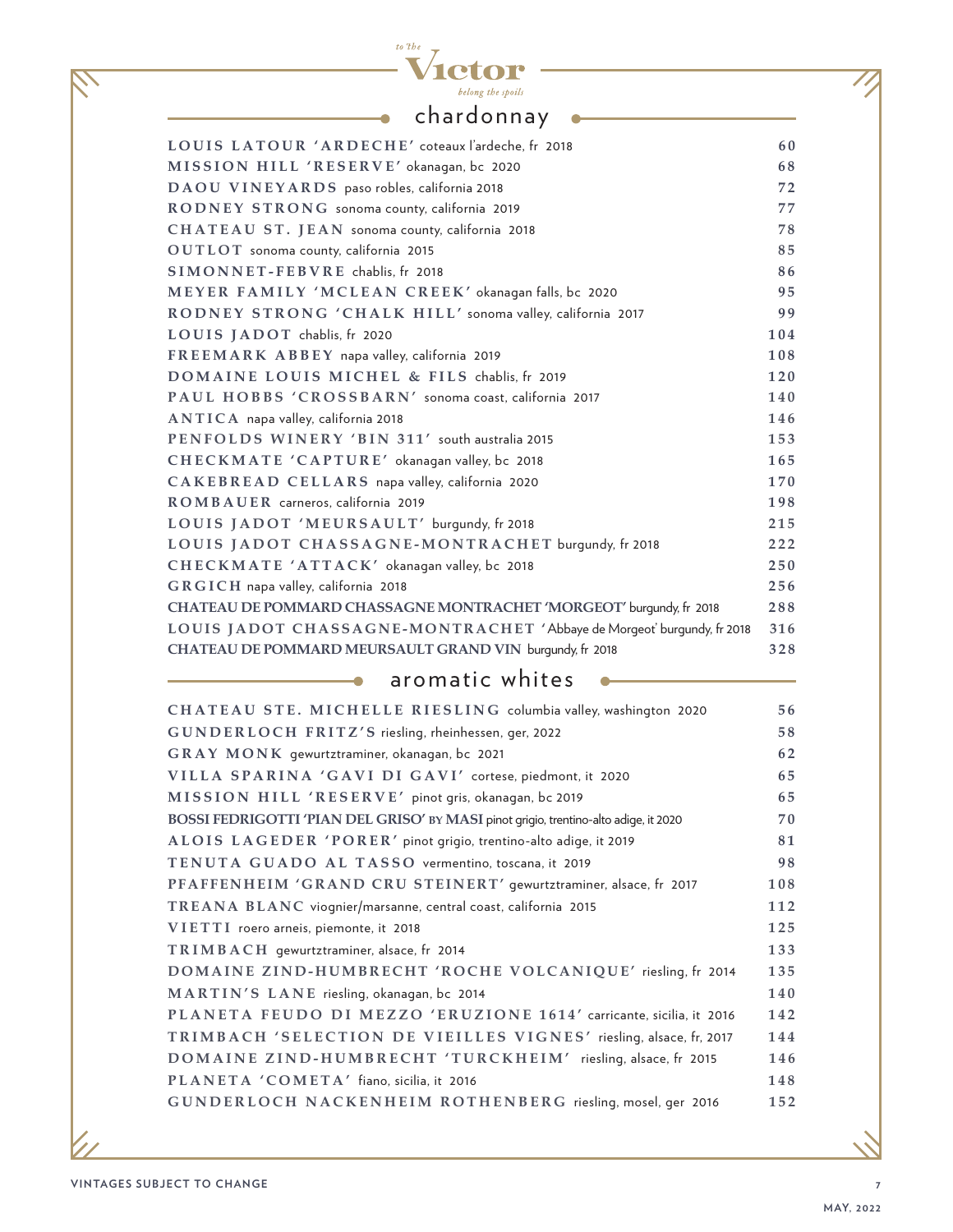#### $to 7be$  $\overline{\mathcal{L}}$ etor Ĺ belong the spoils rosé  $\bullet$

| MISSION HILL 'ESTATE' pinot noir/shiraz/merlot, okanagan valley, bc 2019            | 56  |
|-------------------------------------------------------------------------------------|-----|
| HAMMEKEN CELLARS 'SEDOSA' ORGANIC bobal/tempranillo, castilla, esp 2020             | 62  |
| CEDARCREEK ESTATE ORGANIC pinot noir, okanagan, bc 2020                             | 64  |
| CULMINA FAMILY ESTATE 'SAIGNEE' merlot/cabernet/cabernet franc, oliver, bc 2020     | 66  |
| TORMARESCA 'CALAFURIA' negroamaro/primitivo/ syrah, salento, it 2021                | 68  |
| CHATEAU LES AUZINES 'ALAINA' cinsault/syrah/grenache, languedoc-roussillon, fr 2021 | 70  |
| THE PALM BY 'WHISPERING ANGEL' grenache/cinsault/syrah, provence, fr 2020           | 73  |
| SANTA MARGHERITA 'STILROSÉ' gropello/sangiovese/barbera verona, italy 2018          | 76  |
| RODNEY STRONG 'ROSÉ OF PINOT NOIR' russian river valley, california 2019            | 78  |
| DAOU VINEYARDS grenache noir/sauvignon blanc, paso robles, california 2019          | 80  |
| LE VIEUX PIN 'VAILA' pinot noir, okanagan valley, bc 2020                           | 82  |
| CHATEAU D'ESCLANS 'WHISPERING ANGEL' grenache/syrah/rolle, provence, fr 2020        | 106 |
|                                                                                     |     |

### **come pinot noir | gamay noir**  $\begin{picture}(18,17) \put(0,0){\line(1,0){10}} \put(0,0){\line(1,0){10}} \put(10,0){\line(1,0){10}} \put(10,0){\line(1,0){10}} \put(10,0){\line(1,0){10}} \put(10,0){\line(1,0){10}} \put(10,0){\line(1,0){10}} \put(10,0){\line(1,0){10}} \put(10,0){\line(1,0){10}} \put(10,0){\line(1,0){10}} \$

| CEDARCREEK ESTATE okanagan, bc 2020                                         | 64  |
|-----------------------------------------------------------------------------|-----|
| SEA SUN BY WAGNER FAMILY WINES california 2019                              | 69  |
| JOSEPH DROUHIN gamay noir, beaujolais-villages, fr 2016                     | 73  |
| LOUIS LATOUR 'BOURGOGNE GAMAY' burgundy, fr 2019                            | 77  |
| LOUIS LATOUR DOMAINE DE VALMOISSINE coteaux du verdon, fr 2018              | 84  |
| PRIMARIUS oregon 2019                                                       | 84  |
| LYRIC BY ETUDE santa barbara, california 2016                               | 88  |
| RODNEY STRONG russian river, california 2017                                | 90  |
| PLANET OREGON BY SOTER VINEYARDS oregon 2016                                | 100 |
| MEYER FAMILY 'MCLEAN CREEK' okanagan, bc 2019                               | 121 |
| SANFORD 'SANFORD & BENEDICT VINEYARD' santa rita hills, california 2016     | 128 |
| TRUCHARD carneros, california 2017                                          | 135 |
| FERRARI CARANO anderson valley, california 2016                             | 140 |
| SOKOL BLOSSER 'DUNDEE HILLS' willamette valley, oregon 2017                 | 145 |
| ST. INNOCENT 'TEMPERANCE HILL' eola hills, oregon 2017                      | 155 |
| TRISAETUM willamette, oregon 2018                                           | 163 |
| PHILLIP COLIN CHASSAGNE-MONTRACHET LES CHENES ROUGE burqundy, fr 2019       | 170 |
| LOUIS JADOT 'MONTHELIE CHAMPS FULLIOT' 1ER CRU burqundy, fr 2016            | 178 |
| ETUDE carneros, california 2017                                             | 179 |
| JOSEPH DROUHIN 'COTE DE BEAUNE' burgundy, fr 2017                           | 189 |
| PATZ & HALL sonoma, california 2015                                         | 222 |
| GOLDENEYE BY DUCKHORN anderson valley, california 2018                      | 224 |
| RADIO COTEAU 'LA NEBLINA' sonoma coast, california 2015                     | 255 |
| LOUIS JADOT 'CHAMBOLLE-MUSIGNY' burgundy, fr 2016                           | 259 |
| CHERRY PIE 'SAN PABLO BAY BLOCK' napa valley, california 2019               | 260 |
| KOSTA BROWNE sonoma, california 2019                                        | 340 |
| SEA SMOKE ESTATE WINERY 'SOUTHING' santa rita hills, california 2019        | 345 |
| LOUIS JADOT GEVREY-CHAMBERTIN 'COMBES AUX MOINES' 1ER CRU burqundy, fr 2016 | 355 |
| CHATEAU DE POMMARD 'CLOS MAREY-MONGE' MONOPOLE burgundy, fr 2015            | 450 |
| LOUIS JADOT GEVREY-CHAMBERTIN 'CLOS ST. JACQUES' 1ER CRU burqundy, fr 2016  | 625 |
| merlot                                                                      |     |
| GRAY MONK okanagan, bc 2020                                                 | 60  |
| OSOVOOS LAROSE 'RETALES D'OSOVOOS' ekanomie 2018                            | 60  |

| GRAY MONK okanagan, bc 2020                          | -60 |
|------------------------------------------------------|-----|
| OSOYOOS LAROSE 'PETALES D'OSOYOOS' okanagan, bc 2018 | 69  |
| MISSION HILL 'RESERVE' okanagan, bc 2019             | 70  |
| LA STELLA 'FORTISSIMO' okanagan valley, bc 2019      | 87  |
| ROTH ESTATE sonoma coast, california 2016            | 94  |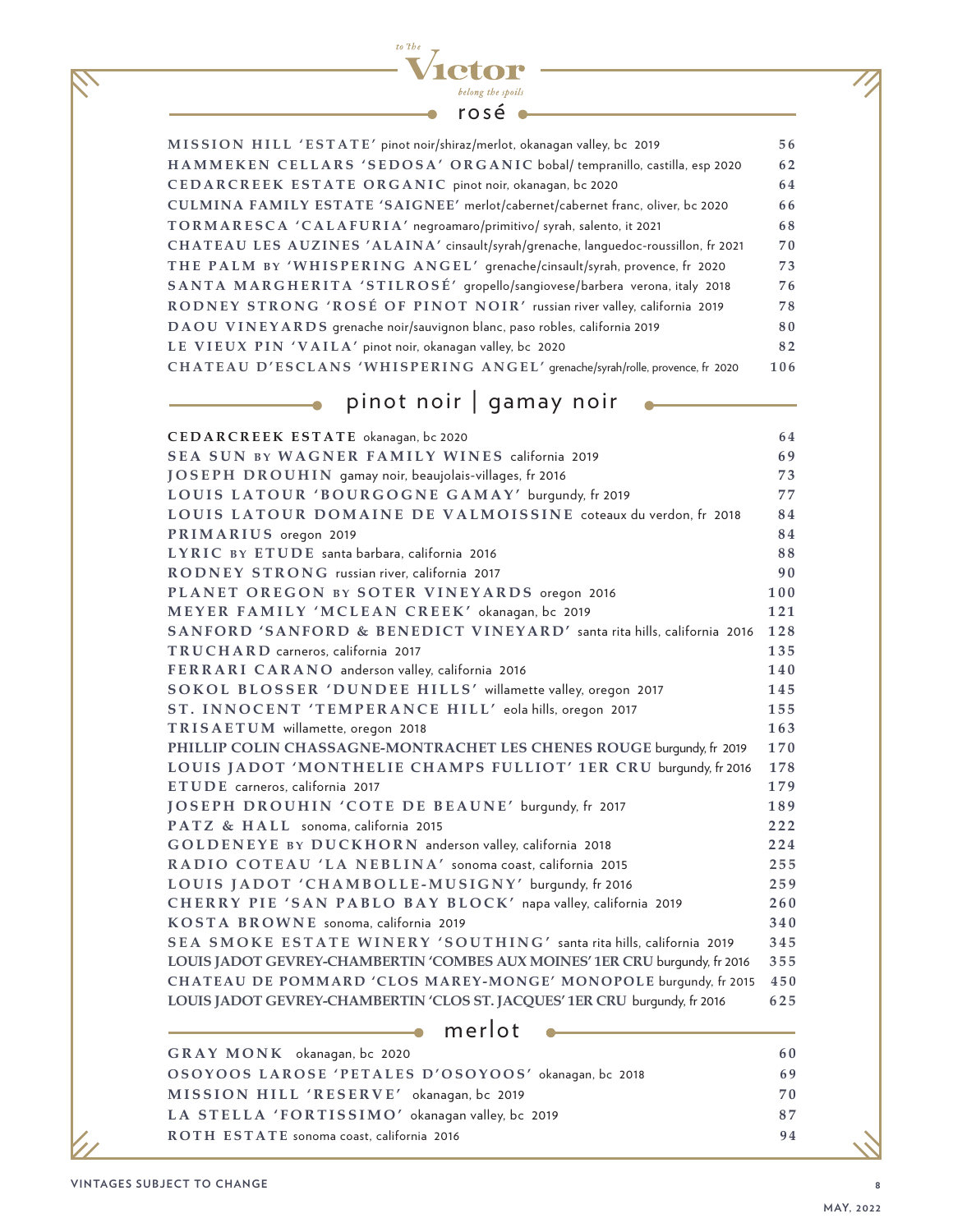

 $\bullet$ 

### merlot cont'd

<u> 1980 - Johann Barbara, martxa alemaniar a</u>

| VANESSA VINEYARD 'RIGHT BANK' okanagan, bc 2017          | 104 |
|----------------------------------------------------------|-----|
| PAINTED ROCK 'RED ICON' okanagan, bc 2018                | 152 |
| CHECKMATE 'SILENT BISHOP' okanagan valley, bc 2017       | 172 |
| DUCKHORN napa valley, california 2018                    | 195 |
| PRIDE MOUNTAIN napa valley, california 2013              | 270 |
| EHLERS ESTATE napa valley, california 2012               | 285 |
| LONG SHADOWS 'PEDESTAL' columbia valley, washington 2015 | 331 |
| MISSION HILL 'OCULUS' okanagan, bc 2017                  | 335 |
|                                                          |     |

### **cabernet sauvignon**

| AQUINAS north coast, california 2019                                                    | 65   |
|-----------------------------------------------------------------------------------------|------|
| ARBOLEDA valle de aconcagua chile 2019                                                  | 72   |
| WATERBROOK walla walla, washington 2018                                                 | 78   |
| THE PRISONER 'UNSHACKLED' dry creek/ paso robles / lake county, california 2019         | 82   |
| DAOU VINEYARDS paso robles, california 2017                                             | 94   |
| RODNEY STRONG alexander valley, california 2016                                         | 101  |
| VANESSA VINEYARDS 'MERITAGE' okanagan, bc 2016                                          | 109  |
| TREANA paso robles, california 2020                                                     | 116  |
| DECOY BY DUCKHORN VINEYARDS california 2019                                             | 138  |
| BERINGER VINEYARDS 'KNIGHTS VALLEY' sonoma, california 2019                             | 148  |
| VINA COBOS 'BRAMARE' lujan de cuyo, argentina 2016                                      | 155  |
| BEAULIEU VINEYARDS napa valley, california 2017                                         | 160  |
| BLACK HILLS WINERY 'NOTA BENE' cabernet/merlot/cabernet franc, okanagan valley, bc 2018 | 163  |
| AUSTIN HOPE paso robles, california 2019                                                | 168  |
| HESS COLLECTION 'MOUNT VEEDER' napa valley, california 2018                             | 185  |
| HALL FAMILY napa valley, california 2018                                                | 223  |
| HEITZ CELLARS napa valley, california 2016                                              | 240  |
| STAGS LEAP WINE CELLARS 'ARTEMIS' napa valley, california 2018                          | 245  |
| CAKEBREAD CELLARS napa valley, california 2019                                          | 258  |
| LA STELLA 'LA SOPHIA' oliver, bc 2018                                                   | 265  |
| ORIN SWIFT 'PAPILLON' napa valley, california 2018                                      | 270  |
| DUCKHORN VINEYARDS napa valley, california 2018                                         | 274  |
| COL SOLARE red mountain, washington 2016                                                | 280  |
| TRINCHERO 'BRV' napa valley, california 2012                                            | 300  |
| PAHLMEYER 'JAYSON' napa valley, california 2017                                         | 328  |
| JOSEPH PHELPS napa valley, california 2019                                              | 336  |
| SILVER OAK alexander valley, california 2017                                            | 345  |
| GRGICH HILLS napa valley, california 2017                                               | 350  |
| PAUL HOBBS napa valley, california 2016                                                 | 355  |
| SHAFER 'ONE POINT FIVE' napa valley, california 2019                                    | 415  |
| WAKEFIELD 'THE VISIONARY' clare valley, aus 2009                                        | 499  |
| CHECKERBOARD VINEYARDS 'KING'S ROW' diamond mt., napa valley, california 2013           | 620  |
| INGLENOOK 'RUBICON' rutherford, napa valley california 2017                             | 699  |
| SCARECROW 'M. ETAIN' rutherford, napa valley, california 2019                           | 848  |
| STAGS' LEAP 'AUDENTIA' napa valley, california 2014                                     | 878  |
| HEITZ CELLAR 'MARTHA'S VINEYARD' st. helena, napa valley, california 2014               | 899  |
| CARDINALE oakville, napa valley, california 2018                                        | 905  |
| JOSEPH PHELPS 'INSIGNIA' st. helena, napa valley, california 2018                       | 925  |
| LOKOYA mt. veeder, napa valley, california 2018                                         | 1150 |
| OPUS ONE oakville, napa valley, california 2010                                         | 1450 |
| OPUS ONE oakville, napa valley, california 2012                                         | 1511 |
| BOND ESTATE 'QUELLA' rutherford, napa valley, california 2018                           | 2100 |
| HARLAN ESTATE oakville, napa valley, california 2018                                    | 3600 |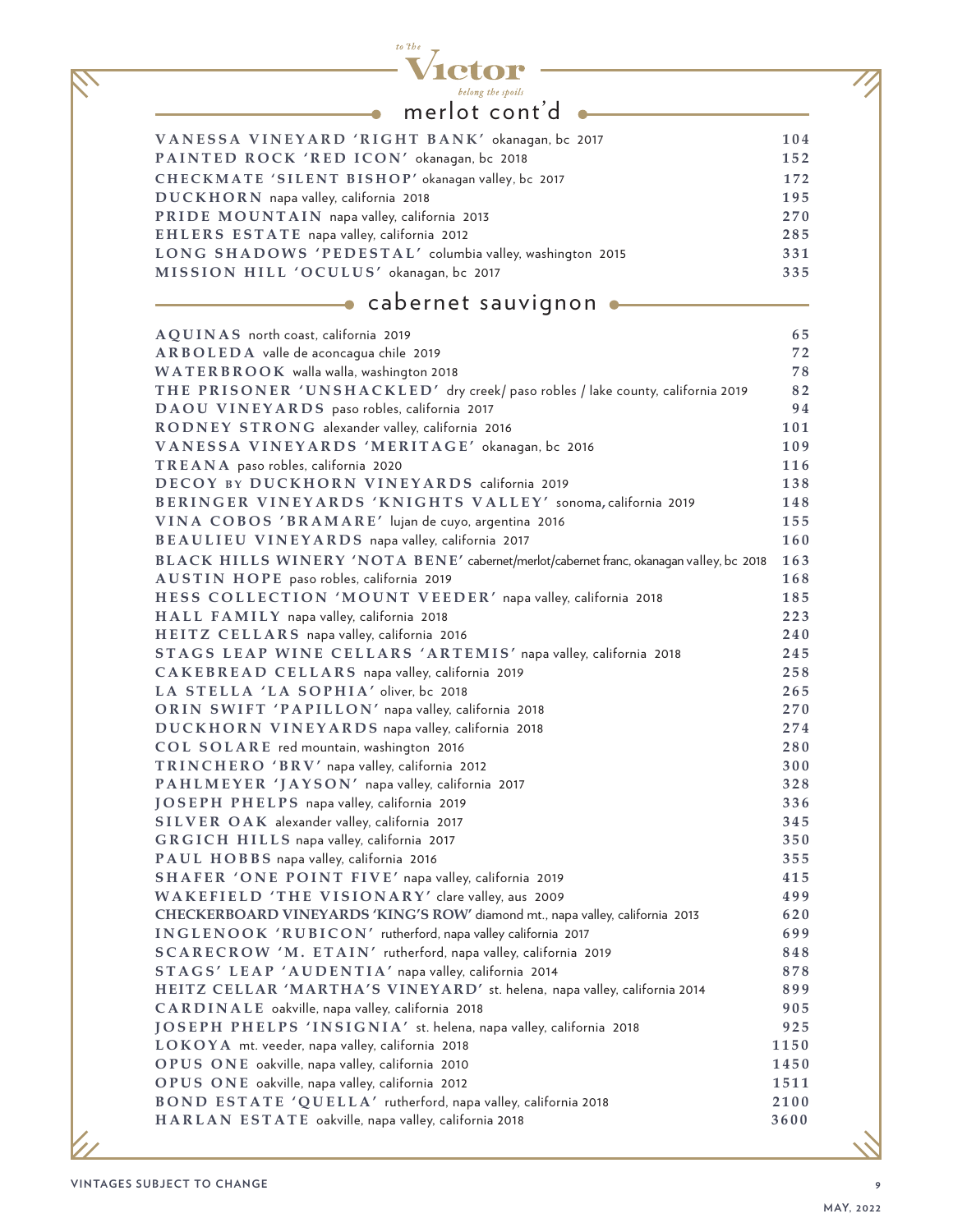

 $\ddot{\bullet}$ 

### interesting reds & blends • The Contract of the Contract of the Contract of the Contract of the Contract of the Contract of the Contract of the Contract of the Contract of the Contract of the Contract of the Contract of th

| SANTA JULIA malbec, mendoza, argentina 2020                                           | 60   |
|---------------------------------------------------------------------------------------|------|
| MISSION HILL 'ESTATE SERIES' cabernet/merlot, okanagan valley, bc 2017                | 64   |
| SANDHILL cabernet franc, okanagan, bc 2019                                            | 68   |
| MT. BOUCHERIE ESTATE WINERY 'RESERVE' syrah, okanagan, bc 2019                        | 73   |
| TERRAZAS DE LOS ANDES malbec, mendoza, argentina 2018                                 | 73   |
| TORRES 'ALTOS IBERICOS' CRIANZA tempranillo, rioja, sp 2017                           | 76   |
| JOEL GOTT zinfandel, california 2019                                                  | 77   |
| DAOU VINEYARDS 'PESSIMIST' petite sirah/zinfandel/syrah, paso robles, california 2020 | 86   |
| TORRES 'CELESTE' tempranillo, ribera del duero, esp 2018                              | 92   |
| QUINTA DO CRASTO 'SUPERIOR' touriga nacional/franca, douro, portugal 2017             | 101  |
| DRY CREEK VINEYARD 'OLD VINES' zinfandel, sonoma county, california 2018              | 122  |
| LE VIEUX PIN 'CUVEE CLASSIQUE' syrah, osoyoos, bc 2019                                | 128  |
| MARQUES DE MURRIETA 'FINCA Y GAY' RESERVA tempranillo, rioja, esp 2016                | 132  |
| LAUGHINGSTOCK 'PORTFOLIO' merlot/cabernet/cabernet franc, okanagan valley, bc 2017    | 135  |
| FROG'S LEAP zinfandel, napa valley, california 2019                                   | 163  |
| THE PRISONER zinfandel blend, napa valley, california 2019                            | 166  |
| PENFOLDS 'BIN 389' cabernet/shiraz, south aus 2017                                    | 270  |
| PENFOLDS 'ST. HENRI' shiraz, barossa valley, aus 2014                                 | 328  |
| ACHAVAL-FERRER 'FINCA MIRADOR' malbec, mendoza, argentina 2013                        | 340  |
| FLOR DE PINGUS tempranillo, ribera del duero, esp 2017                                | 344  |
| PENFOLDS 'GRANGE' shiraz, barossa valley, aus 2013                                    | 1900 |

france  $\bullet$ 

 $\overline{\phantom{a}}$ 

| BRUNEL DE LA GARDINE grenache/syrah/mouvedre, côtes du rhône 2020                 | 69   |
|-----------------------------------------------------------------------------------|------|
| M. CHAPOUTIER 'LES MEYSONNIERS' syrah, crozes-hermitage, rhone 2019               | 88   |
| MAISON LE STAR CHATEAU PICON 'LA RESERVE' merlot/cabernet, bordeaux 2017          | 91   |
| JL CHAVE 'MON COEUR' syrah/grenache, côtes du rhône 2019                          | 105  |
| LOUIS BERNARD mouvedre/grenache, chateauneuf-du-pape, rhone 2019                  | 155  |
| CLOS DES BRUSQUIERES grenache/syrah/mouvedre, chateauneuf du pape, rhone 2018     | 188  |
| DOMAINE DE LA MORDOREE grenache/syrah/mouvedre, chateauneuf du pape, rhone 2019   | 243  |
| CHATEAU MONTUS 'LA TYRE' tannat, madiran 2006                                     | 366  |
| CHÂTEAU DE BEAUCASTEL grenache/mouvedre, chateauneuf du pape, rhone 2009          | 396  |
| CHÂTEAU DE BEAUCASTEL grenache/mouvedre, chateauneuf du pape, rhone 1995          | 550  |
| CHÂTEAU DUCRU-BEAUCAILLOU cabernet/merlot, saint-julien, bordeaux 2015            | 918  |
| CHATEAU HAUT BRION merlot/cabernet/cabernet franc, pessac-leognan, bordeaux 2013  | 2188 |
| CHATEAU HAUT BRION merlot/cabernet/cabernet franc, pessac-leognan, bordeaux 2011  | 2688 |
| CHÂTEAU LAFITE ROTHSCHILD cabernet/merlot/cabernet franc, pauillac, bordeaux 2015 | 3988 |
|                                                                                   |      |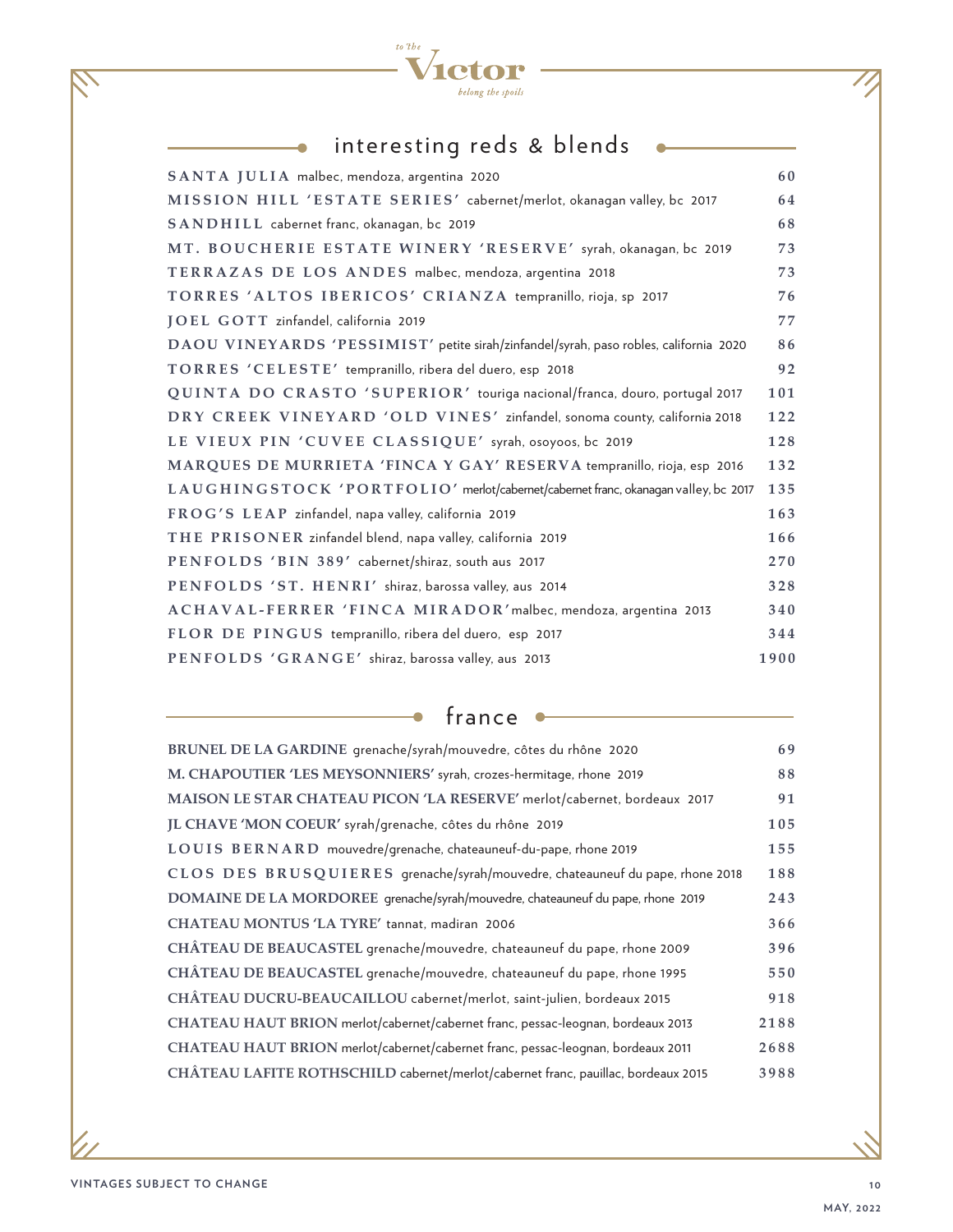| to the |                   |
|--------|-------------------|
|        | TOLOR             |
|        | belong the spoils |
|        |                   |

| italy                                                                                |      |
|--------------------------------------------------------------------------------------|------|
| SANTA CRISTINA chianti classico, toscana 2019                                        | 60   |
| SAN FELICE 'CAMPOGIOVANNI' ROSSO DI MONTALCINO sangiovese, toscana 2019              | 72   |
| CASTELLO DI GABBIANO 'RISERVA' chianti classico, toscana 2016                        | 81   |
| BRANCAIA 'TRE' sangiovese/cabernet/merlot, toscana 2018                              | 90   |
| FATTORIA I VERONI 'RUFINA RISERVA' chianti, toscana 2019                             | 102  |
| LA BRACCESCA VINO NOBILE DI MONTEPULCIANO sangiovese, toscana 2019                   | 108  |
| TENUTA GUADO AL TASSO 'IL BRUCIATO' cabernet/merlot/syrah, toscana 2019              | 129  |
| BRUNO GIACOSA dolcetto d'alba, piemonte 2020                                         | 134  |
| FARNESE FANTINI 'EDIZIONE' primitivo/negroamaro/montepulciano, puglia & abruzzo 2020 | 138  |
| FRESCOBALDI 'LUCENTE' merlot, sangiovese, toscana 2018                               | 140  |
| JERMANN 'BLAU & BLAU' franconia, friuli-venezia giulia 2015                          | 145  |
| LE MACCHIOLE cabernet/merlot/syrah, toscana 2018                                     | 163  |
| PRUNOTTO barbaresco, piemonte 2015                                                   | 172  |
| ALTESINO brunello di montalcino, toscana 2016                                        | 180  |
| PAOLO SCAVINO barolo, piemonte 2017                                                  | 189  |
| TENUTA SAN GIORGIO 'UGOLFORTE' brunello, toscana 2014                                | 196  |
| MASI COSTASERA AMARONE CLASSICO veneto 2015                                          | 210  |
| BRUNO ROCCA barbaresco, piemonte 2018                                                | 222  |
| AZELIA barolo, piemonte 2017                                                         | 238  |
| MARCHESI ANTINORI 'PIAN DELLE VIGNE' brunello di montalcino, toscana 2014            | 252  |
| BRICCO DELL'UCCELLONE 'BRAIDA' barbera d'asti, piemonte 2015                         | 255  |
| ALLEGRINI AMARONE DELLA VALPOLICELLA veneto 2015                                     | 258  |
| FONTANAFREDDA 'BAROLO PROPRIETÀ' barolo, piemonte 2015                               | 268  |
| BRANCAIA 'ILATRAIA' cabernet/petite verdot/cabernet franc, toscana 2015              | 275  |
| GAJA 'SITO MORESCO' langhe, piemonte 2018                                            | 318  |
| MARCHESE ANTINORI 'TIGNANELLO' sangiovese/cabernet/cabernet franc, toscana 2018      | 325  |
| GAJA 'PIEVE SANTA RESTITUTA' brunello di montalcino, toscana 2016                    | 328  |
| GAJA 'DAGROMIS' barolo, piemonte 2017                                                | 375  |
| MARCHESE ANTINORI 'TIGNANELLO' sangiovese/cabernet/cabernet franc, toscana 2013      | 379  |
| LUCE brunello di montalcino, toscana 2016                                            | 385  |
| MARCHESE ANTINORI 'TIGNANELLO' sangiovese/cabernet/cabernet franc, toscana 2011      | 429  |
| PIO CESARE 'MOSCONI' barolo, piemonte 2015                                           | 455  |
| MASI 'MAZZANO' amarone, veneto 1997                                                  | 699  |
| MARCHESI ANTINORI 'SOLAIA' cabernet, sangiovese, toscana 2015                        | 979  |
| MARCHESI ANTINORI 'SOLAIA' cabernet, sangiovese, toscana 2004                        | 1399 |

## alarge formats **and all the set of the set of the set of the set of the set of the set of the set of the set of the set of the set of the set of the set of the set of the set of the set of the set of the set of the set of**

| DOMAINE DU CHATEAU DE MEURSAULT 'CLOS DU CHATEAU' burqundy, fr 2016 (1.5L)                      | 356  |
|-------------------------------------------------------------------------------------------------|------|
| AUSTIN HOPE cabernet sauvignon, paso robles, california 2019 (1.5L)                             | 365  |
| VEGA SICILIA 'PINTIA' tempranillo, toro, esp 2017 (1.5L)                                        | 490  |
| RODNEY STRONG 'BROTHERS RIDGE' cabernet sauvignon, alexander valley, california 2011 (1.5L) 589 |      |
| CAYMUS VINEYARDS cabernet sauvignon, napa valley, california 2019 (1.5L)                        | 645  |
| MARCHESE ANTINORI 'TIGNANELLO' sangiovese, cabernet, cabernet franc, toscana, it 2014 (1.5L)    | 875  |
| CAYMUS VINEYARDS 'SPECIAL SELECT' cabernet sauvignon, napa valley, california 2016 (1. 5L)      | 909  |
| MARCHESE ANTINORI 'TIGNANELLO' sangiovese, cabernet, cabernet franc, toscana, it 2008 (3L)      | 2800 |
| MARCHESE ANTINORI 'TIGNANELLO' sangiovese, cabernet, cabernet franc, toscana, it 2003 (6L)      | 4500 |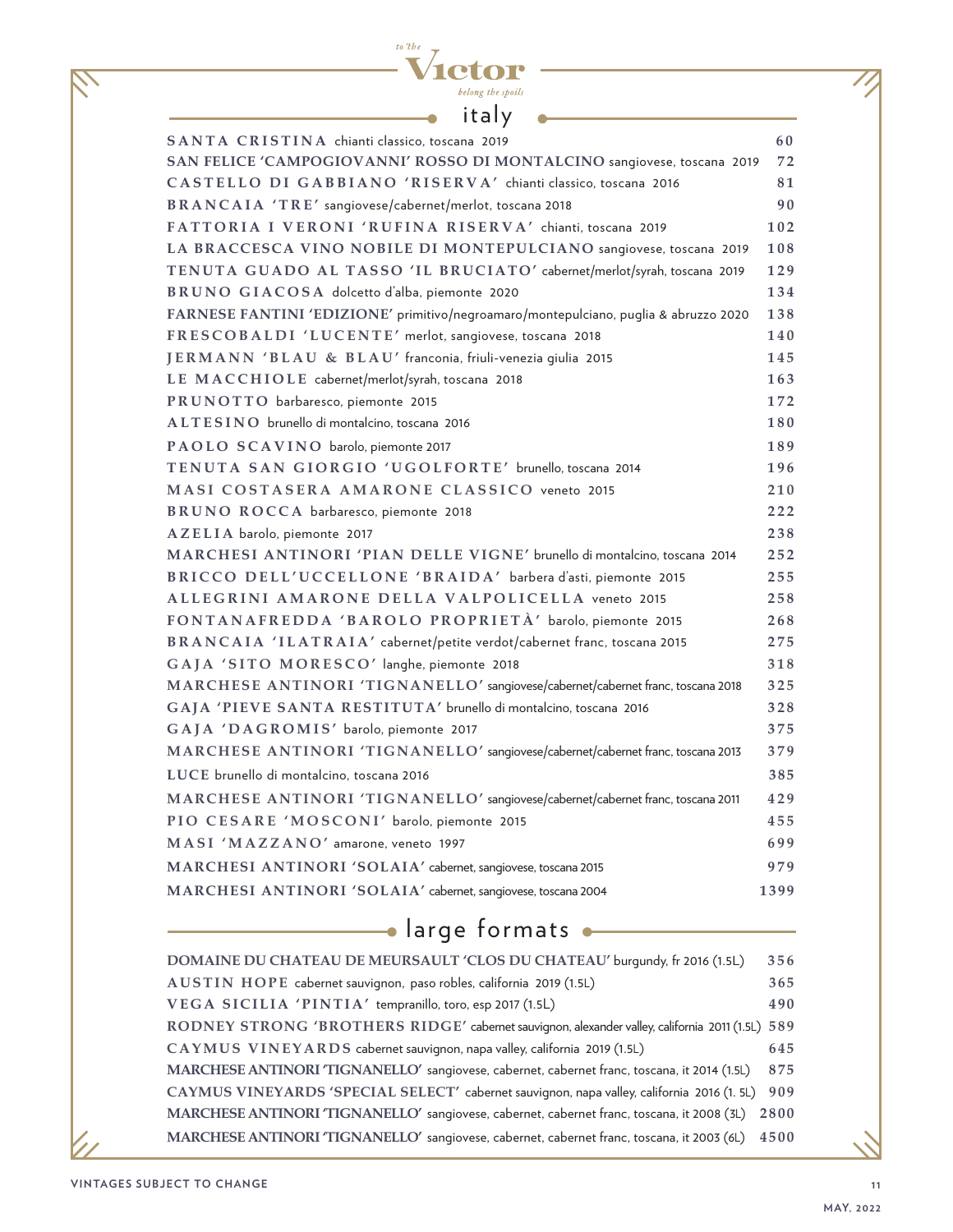

## **VODKA** (1oz/2oz)

S

| 13/22 |
|-------|
| 13/22 |
| 13/22 |
| 13/22 |
| 13/22 |
| 10/18 |
| 9/15  |
| 13/22 |
| 9/15  |
| 9/15  |
| 10/18 |
|       |

## **GIN**

| AVIATION                                | 11/19   |
|-----------------------------------------|---------|
| BOMBAY SAPPHIRE, LONDON DRY             | 9/15    |
| <b>BOMBAY SAPPHIRE EAST, LONDON DRY</b> | 9/15    |
| <b>BOMBAY SAPPHIRE, STAR OF BOMBAY</b>  | 10/17   |
| <b>CITADELLE</b>                        | 13/22   |
| HENDRICK'S                              | 11/19   |
| <b>PLYMOUTH</b>                         | 10/17   |
| <b>ROKU</b>                             | 13/22   |
| <b>STUMP</b>                            | 11/19   |
| <b>TANOUERAY</b>                        | 9/15    |
| TANOUERAY 10                            | 13 / 20 |
| THE BOTANIST                            | 11/19   |
| VICTORIA DISTILLERS, EMPRESS 1908       | 13/22   |

### **RUM**

| <b>BACARDI SPICED</b>                  | 9/15    |
|----------------------------------------|---------|
| BACARDI, 8YR                           | 10/18   |
| <b>BUMBU</b>                           | 16/27   |
| DIPLOMATICO RESERVA EXCLUSIVA          | 14 / 24 |
| EL DORADO 12YR                         | 11/19   |
| HAVANA CLUB, 3YR                       | 9/15    |
| HAVANA CLUB, 7YR                       | 10/18   |
| <b>MOUNT GAY ECLIPSE</b>               | 9/15    |
| MOUNT GAY X.O.                         | 10/18   |
| RON ZACAPA, SOLERA GRAN RESERVA, 23 YR | 18 / 31 |
| SANTA TERESA SOLERA                    | 16/27   |
| ZAYA, GRAN RESERVA                     | 17/29   |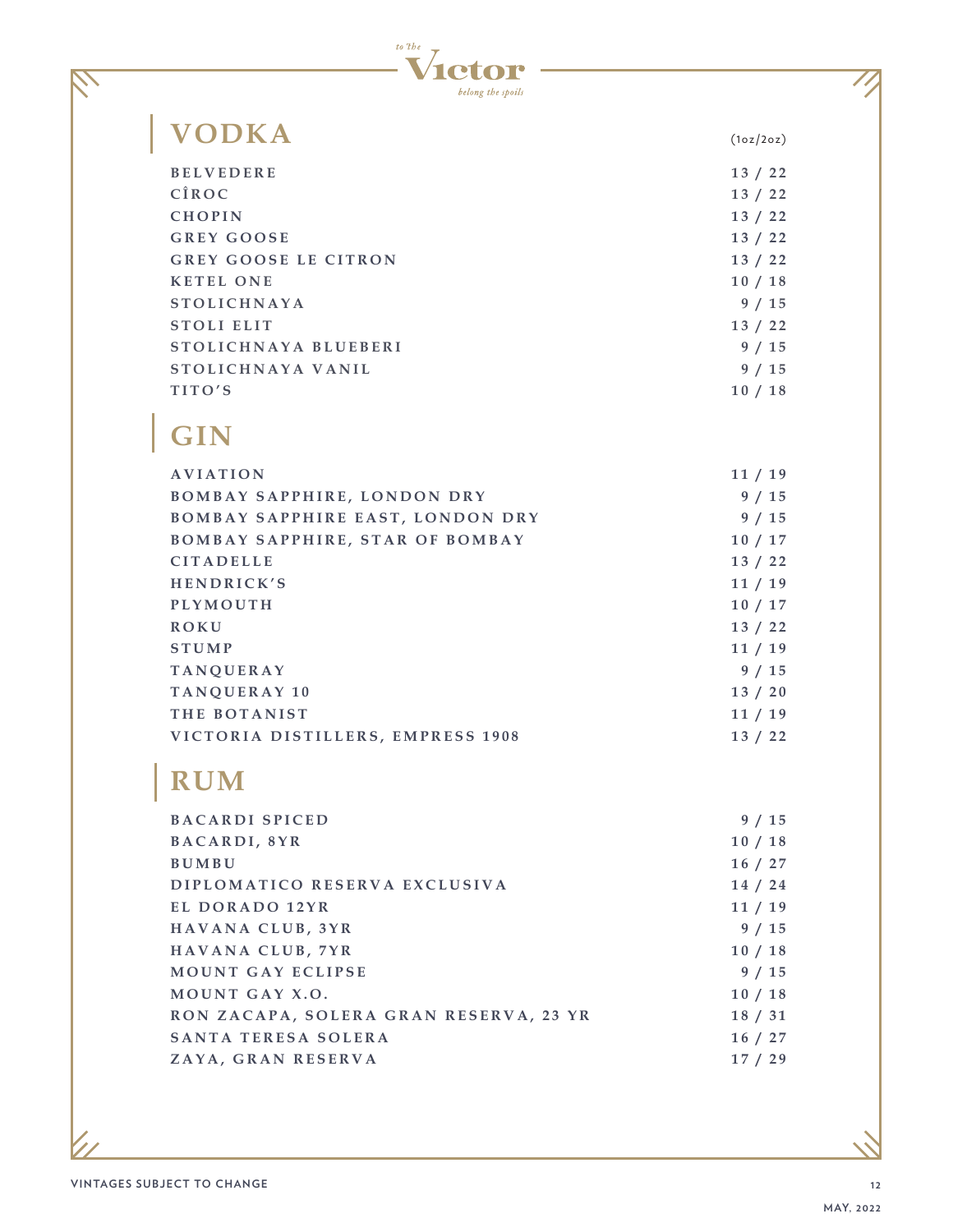

### **TEQUILA & MEZCAL** (1oz/2oz)

| CASAMIGOS blanco                       | 15/26    |
|----------------------------------------|----------|
| CASAMIGOS reposado                     | 18 / 31  |
| CASAMIGOS añejo                        | 20/38    |
| CAZADORES blanco                       | 9/15     |
| CAZADORES reposado                     | 10/17    |
| CAZADORES añejo                        | 12/21    |
| CLASE AZUL plata                       | 25/50    |
| CLASE AZUL reposado                    | 35 / 70  |
| DON JULIO blanco                       | 17/29    |
| DON JULIO reposado                     | 20/38    |
| DON JULIO 1942 añejo                   | 35 / 70  |
| HERRADURA reposado                     | 12/21    |
| PATRÓN silver                          | 16/27    |
| PATRÓN reposado                        | 18 / 31  |
| PATRÓN añejo                           | 20/38    |
| <b>GRAN PATRÓN BURDEOS</b> extra añejo | 66 / 132 |
| <b>SOMBRA</b> mezcal                   | 13 / 22  |
| <b>ENMASCARADO 45 mezcal</b>           | 16 / 27  |
| FANDANGO mezcal                        | 11/19    |
| PELOTON DE LA MUERTE mezcal            | 16 / 27  |
| CASAMIGOS mezcal                       | 20/38    |
| <b>TEREMANA</b> blanco                 | 13 / 22  |
| TEREMANA reposado                      | 16/27    |
|                                        |          |

## **ARMAGNAC, COGNAC & BRANDY**

| 9/15      |
|-----------|
| 11/19     |
| 12/21     |
| 14/24     |
| 24/48     |
| 14 / 24   |
| 17/29     |
| 38 / 76   |
| 15/26     |
| 20/38     |
| 50/100    |
| 140 / 280 |
| 17/29     |
| 20/38     |
| 50/100    |
| 305/610   |
|           |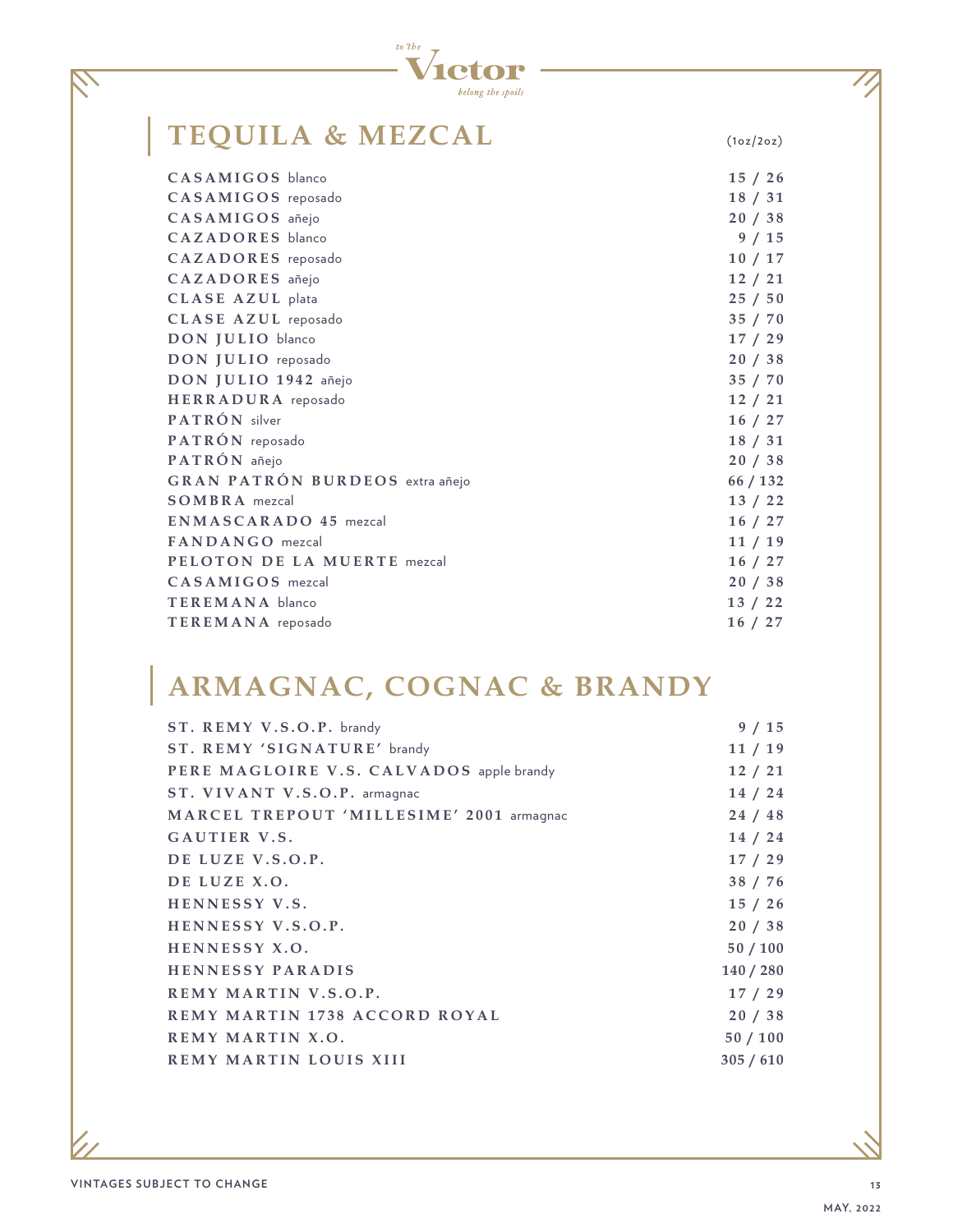

## *Scotch*

| <b>SPEYSIDE</b>                    | (1oz/2oz) |
|------------------------------------|-----------|
| <b>GLENLIVET</b> captain's reserve | 21/41     |

| <b>GLENLIVET</b> captain's reserve | 21/41 |
|------------------------------------|-------|
| <b>GLENLIVET</b> founders reserve  | 12/21 |
| <b>GLENLIVET</b> 12yr              | 12/21 |

| <b>ISLE OF SKYE</b> | (1oz/2oz) |
|---------------------|-----------|
| TALISKER 10yr       | 16/27     |

| SPEYSIDE/HIGHLAND BLEND (10z/20z) |         |
|-----------------------------------|---------|
| <b>IOHNNIE WALKER</b> red         | 10/17   |
| <b>JOHNNIE WALKER black</b>       | 16/27   |
| <b>JOHNNIE WALKER blue</b>        | 48 / 96 |

| <b>ORKNEY ISLANDS</b>     | (1oz/2oz) |
|---------------------------|-----------|
| HIGHLAND PARK 12yr        | 18 / 31   |
| <b>HIGHLAND PARK 18yr</b> | 30/60     |



| <b>HIGHLANDS</b>                   | (1oz/2oz) |
|------------------------------------|-----------|
| <b>ABERLOUR A'BUNADH</b>           | 17/29     |
| DEWARS 12yr                        | 10/17     |
| DALWHINNIE 15yr                    | 16/27     |
| <b>GLENMORANGIE 10yr</b>           | 13/22     |
| <b>GLENMORANGIE</b> 12yr port cask | 16/27     |
| <b>GLENMORANGIE</b> nectar d'or    | 20/38     |
| $OBAN$ 14yr                        | 20/38     |
| THE DALMORE 12yr                   | 16/27     |
| THE DALMORE 15yr                   | 18/31     |
| THE DALMORE 18yr                   | 45/90     |
| THE DALMORE cigar malt             | 30/60     |
| TOMATIN single malt whisky 12yr    | 15/26     |

| <b>ISLAY</b>                                     | (1oz/2oz) |
|--------------------------------------------------|-----------|
| ARDBEG 10yr                                      | 16/27     |
| <b>BOWMORE</b> 12yr                              | 12/21     |
| <b>BRUICHLADDICH</b> scottish barley             | 12/21     |
| <b>BRUICHLADDICH</b> port charlotte 10yr 20 / 38 |           |
| LAPHROAIG 10yr                                   | 16/27     |